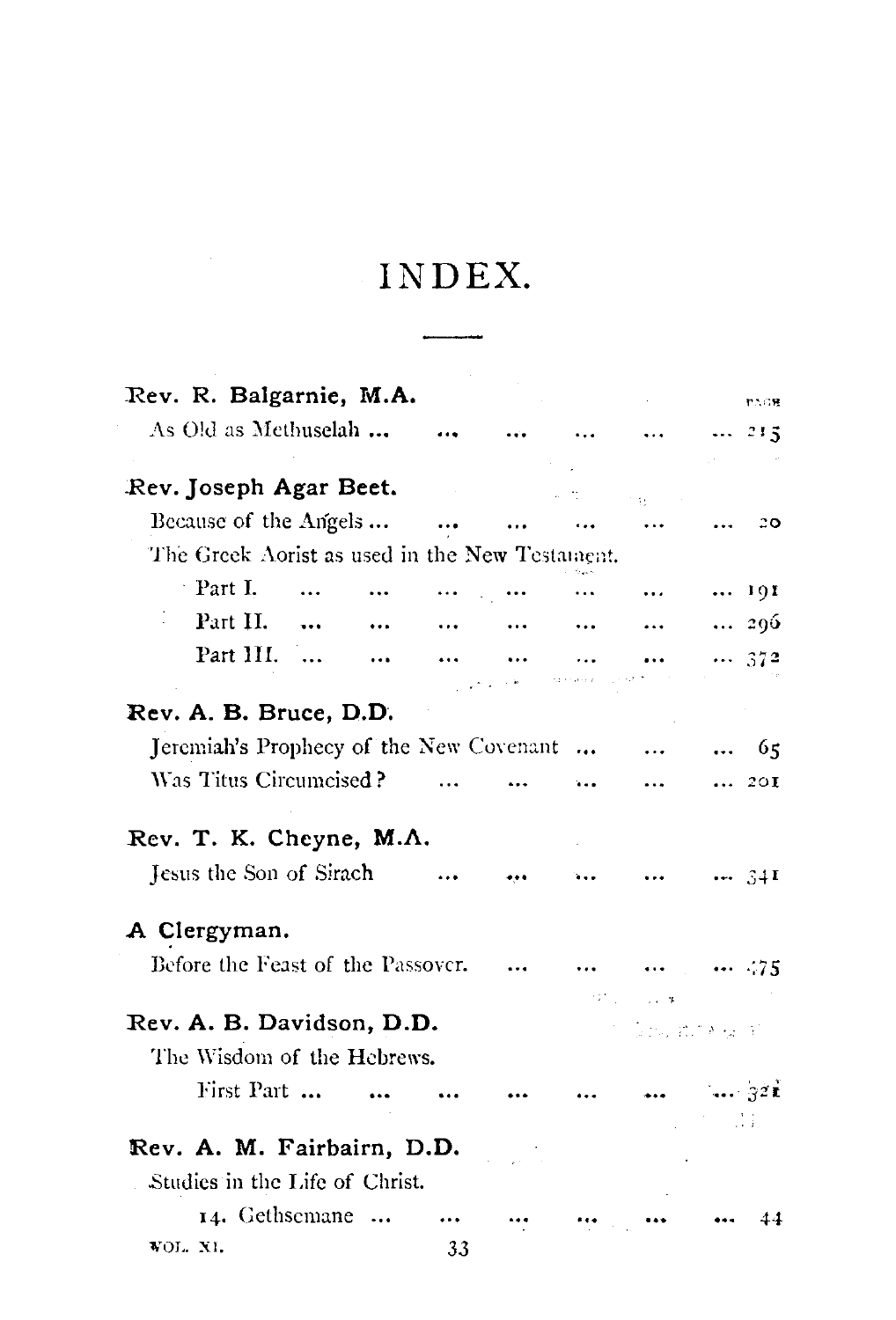| 482                                                                                                      |                     | INDEX.    |           |                                              |                                                                 |                  |
|----------------------------------------------------------------------------------------------------------|---------------------|-----------|-----------|----------------------------------------------|-----------------------------------------------------------------|------------------|
| Rev. George Findlay, B.A.                                                                                |                     |           |           |                                              |                                                                 | PAGE:            |
| The Reading and Rendering of Colossians ii. 18                                                           |                     |           |           |                                              |                                                                 | 385              |
| Professor John Massie, M.A.                                                                              |                     |           |           |                                              |                                                                 |                  |
| Two New Testament Synonyms, $\hat{T}_{\text{obs}}$ and $\hat{T}_{\text{0}}$ and $\hat{T}_{\text{0}}$ 137 |                     |           |           |                                              |                                                                 |                  |
| Note on $\hat{\mathbf{T}}$ ios and $\hat{\mathbf{T}}$ é $\kappa\nu o\nu$                                 |                     | $\ddotsc$ |           |                                              | $\bullet$ .<br><br><br><br><br><br><br><br><br><br><br><br><br> | $\ldots$ 320     |
| Rev. George Matheson, D.D.                                                                               |                     |           |           |                                              |                                                                 |                  |
| Christianity's First Invitation to the World                                                             |                     |           |           |                                              | $\sim$                                                          | $\cdots$ IOI     |
| Rev. James Morison, D.D.                                                                                 |                     |           |           |                                              |                                                                 |                  |
| The Christology of St. Paul, in the Superscription of his                                                |                     |           |           |                                              |                                                                 |                  |
| Epistle to the Romans.                                                                                   |                     | Part III. |           | says and says.                               |                                                                 | $\cdots$ 300     |
| Niger.                                                                                                   | $\sigma_{\rm{max}}$ |           | Part IV.  | $\sim 1000$ km s $^{-1}$                     | $\sim 0.000$ .                                                  | $\cdots$ 458     |
| The Disciple not above his Master                                                                        |                     |           |           | $\cdots$                                     | $\bullet$ . $\bullet$                                           | 178              |
| Rev. E. H. Plumptre, D.D.                                                                                |                     |           |           |                                              |                                                                 |                  |
| The Author of Ecclesiastes. An Ideal Biography   401                                                     |                     |           |           |                                              |                                                                 |                  |
| Rev. W. Sanday, D.D.                                                                                     |                     |           |           |                                              |                                                                 |                  |
| The Value of the Patristic Writings for the Criticism and<br>'Excgesis of the Bible.                     |                     |           |           |                                              |                                                                 |                  |
| 1. The Higher Criticism                                                                                  |                     |           | $\ddotsc$ | $\cdots$                                     |                                                                 | 1,85             |
| 2. The Lower Criticism                                                                                   |                     |           | $\cdots$  | $\bullet\bullet\bullet\bullet\bullet\bullet$ |                                                                 | $\dots$ 161, 241 |
| 3. Exegesis                                                                                              | $\ldots$            | $\cdots$  | $\ddotsc$ | $\cdots$                                     | $\cdots$                                                        | 352,430          |
| Rev. P. Thomson, M.A.                                                                                    |                     |           |           |                                              |                                                                 |                  |
| The Call and Commission of Isaiah                                                                        |                     |           |           |                                              | $\cdots$                                                        | $$ $110$         |
| Editor.                                                                                                  |                     |           |           |                                              |                                                                 |                  |
| The Book of Job.                                                                                         |                     |           |           |                                              |                                                                 |                  |
| VII. The Intervention of Elihu.                                                                          |                     |           |           |                                              |                                                                 |                  |
| 26. Third Discourse                                                                                      |                     |           | $\cdots$  |                                              |                                                                 | - 33             |
| 27. Fourth Discourse                                                                                     |                     |           | $\cdots$  |                                              | $\ddotsc$                                                       | $\ldots$ 264     |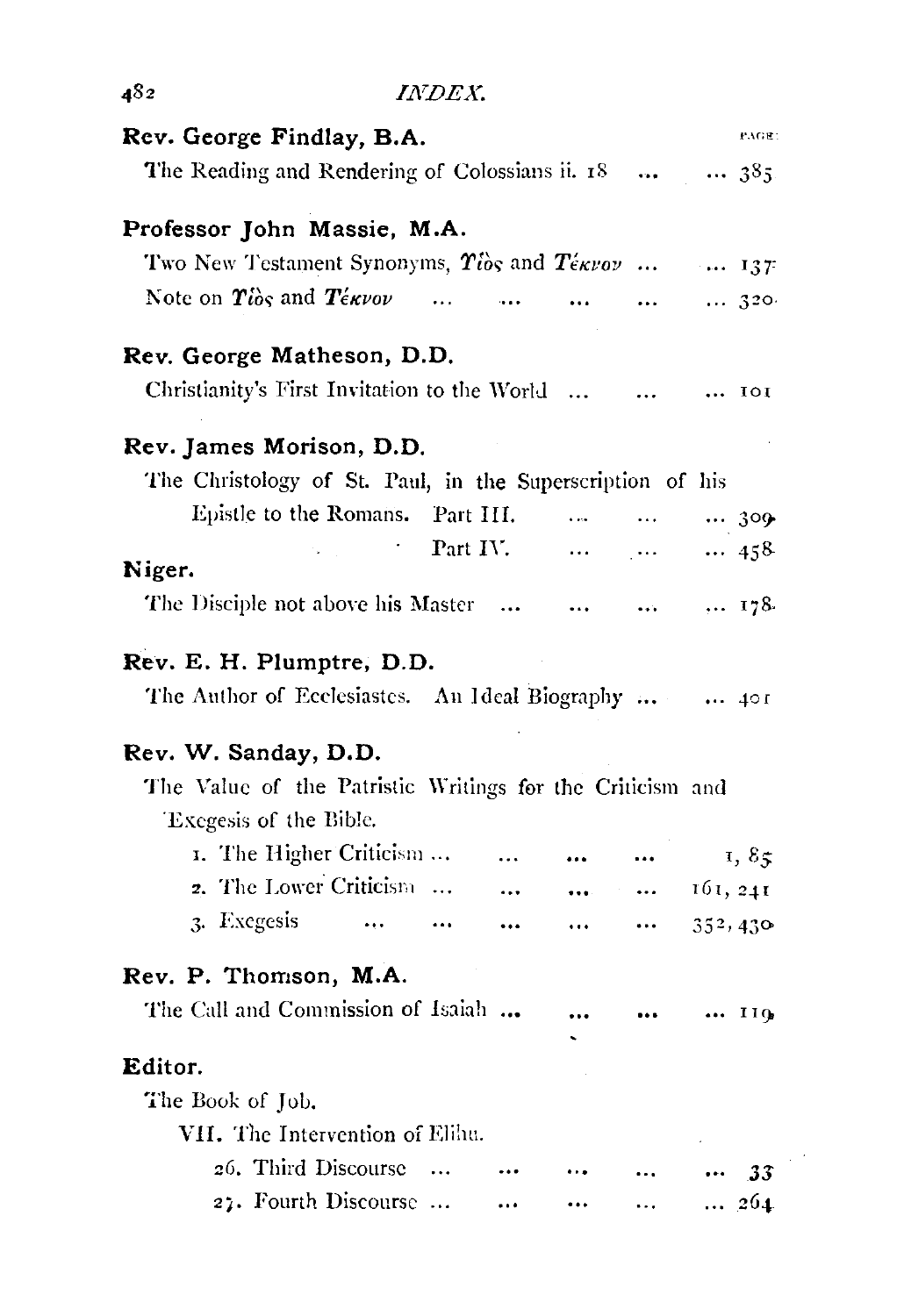| <i>INDEX.</i>                                                                                   |                           |           |           |           |          | 48.3        |  |  |
|-------------------------------------------------------------------------------------------------|---------------------------|-----------|-----------|-----------|----------|-------------|--|--|
| <b>Biblical Notes.</b>                                                                          |                           |           |           |           |          | PAGE        |  |  |
| Additional Note on St. Paul's Use of $\Theta \rho \iota \alpha \mu \beta \epsilon \iota \omega$ |                           |           |           |           |          | $\ldots$ 78 |  |  |
| Nete on St. Mark ix. 33-50                                                                      |                           |           |           |           | $\cdots$ | - 79        |  |  |
| Brief Notices of Books.                                                                         |                           |           |           |           |          |             |  |  |
| Dr. Young's Concordance of the Bible                                                            |                           |           | $\ddotsc$ | $\ddotsc$ | 155      |             |  |  |
| The Hebrew Utopia                                                                               | $\ddotsc$                 |           | $\ddotsc$ | $\cdots$  |          | 157         |  |  |
| Conders' Handbook to the Bible                                                                  |                           | $\ddotsc$ | $\ddotsc$ | $\ddotsc$ |          | 157         |  |  |
| Cambridge Bible for Schools.                                                                    |                           |           |           |           |          |             |  |  |
| Moule on Romans                                                                                 | $\ddotsc$                 |           | $\ddotsc$ |           |          | $$ 158      |  |  |
| The Modern Review                                                                               | $\sim 100$ and $\sim 100$ |           |           |           |          | 158         |  |  |
| The Speaker's Commentary.                                                                       |                           |           |           |           |          |             |  |  |
| New Testament. Vol. II.                                                                         |                           | $\ddotsc$ |           |           |          | 237         |  |  |
| Haupt on the First Epistle of St. John                                                          |                           |           |           |           |          | 238         |  |  |
| Laidlaw's Bible Doctrine of Man                                                                 |                           | $\ddotsc$ |           |           |          | 240         |  |  |
| The Genesis of Evil, and other Sermons.                                                         |                           |           | S. Cox.   |           |          | 398         |  |  |
| Professor Cheyne on Isaiah                                                                      |                           |           |           |           |          | 399         |  |  |
| <b>Bect on Holiness</b>                                                                         |                           |           |           |           |          | 480         |  |  |

 $\frac{1}{2} \left( \frac{1}{2} \left( \frac{1}{2} \right) + \frac{1}{2} \left( \frac{1}{2} \right) + \frac{1}{2} \left( \frac{1}{2} \right) + \frac{1}{2} \left( \frac{1}{2} \right) + \frac{1}{2} \left( \frac{1}{2} \right) + \frac{1}{2} \left( \frac{1}{2} \right) + \frac{1}{2} \left( \frac{1}{2} \right) + \frac{1}{2} \left( \frac{1}{2} \right) + \frac{1}{2} \left( \frac{1}{2} \right) + \frac{1}{2} \left( \frac{1}{2} \right) +$ 

 $\label{eq:2.1} \mathcal{L}(\mathcal{L}^{\text{max}}_{\text{max}}(\mathcal{L}^{\text{max}}_{\text{max}}(\mathcal{L}^{\text{max}}_{\text{max}}(\mathcal{L}^{\text{max}}_{\text{max}}(\mathcal{L}^{\text{max}}_{\text{max}}(\mathcal{L}^{\text{max}}_{\text{max}}(\mathcal{L}^{\text{max}}_{\text{max}}(\mathcal{L}^{\text{max}}_{\text{max}}(\mathcal{L}^{\text{max}}_{\text{max}}(\mathcal{L}^{\text{max}}_{\text{max}}(\mathcal{L}^{\text{max}}_{\text{max}}(\mathcal{L}^$